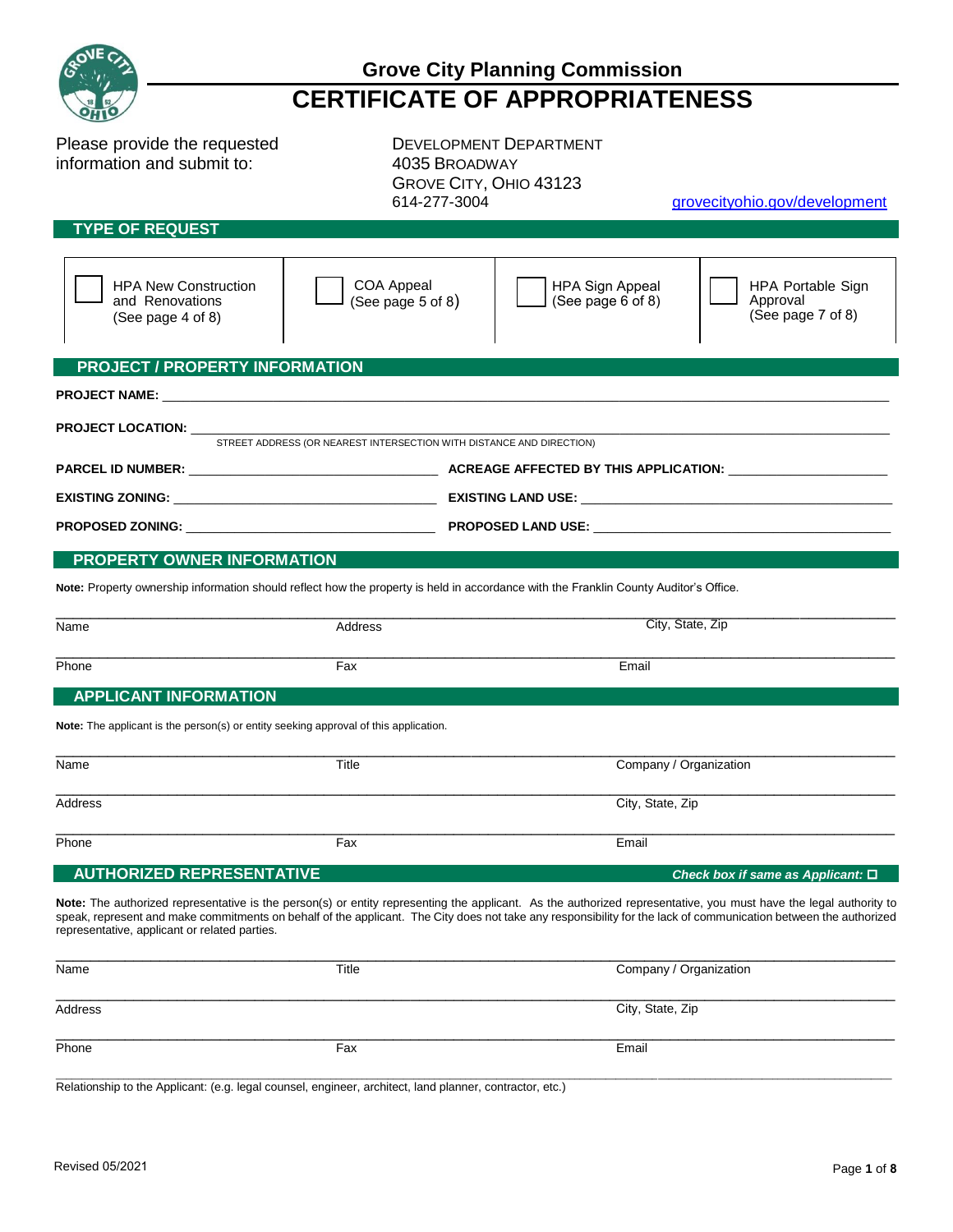### **PROPERTY OWNER AUTHORIZATION OF APPLICANT SUBMITTAL AND SITE VISIT(S)**

|                                                                                                                                                                                                                        |                     | the current property owner hereby authorize the applicant (in the current property owner hereby authorize the applicant<br>to submit this application. I agree to be bound by all representations (and the submit this application. I agree to be bound by all representations |
|------------------------------------------------------------------------------------------------------------------------------------------------------------------------------------------------------------------------|---------------------|--------------------------------------------------------------------------------------------------------------------------------------------------------------------------------------------------------------------------------------------------------------------------------|
| and agreements made by the applicant and/or their authorized representative.                                                                                                                                           |                     |                                                                                                                                                                                                                                                                                |
| representatives to enter, photograph and post notices on the property described in this application.                                                                                                                   |                     | Additionally, as the current property owner, knowing that site visits to the property may be necessary, I hereby authorize City                                                                                                                                                |
|                                                                                                                                                                                                                        |                     |                                                                                                                                                                                                                                                                                |
|                                                                                                                                                                                                                        |                     |                                                                                                                                                                                                                                                                                |
| STATE OF OHIO, COUNTY OF FRANKLIN                                                                                                                                                                                      |                     |                                                                                                                                                                                                                                                                                |
| The above individual(s), being first duly sworn, deposes on oath and says that he/she has read the foregoing<br>affidavit subscribed by him/her, knows the contents thereof, and that the statements therein are true. |                     |                                                                                                                                                                                                                                                                                |
| SUBSCRIBED AND SWORN TO before me this _______ day of __________________________, 20____.                                                                                                                              |                     |                                                                                                                                                                                                                                                                                |
| Official Seal and Signature of Notary Public                                                                                                                                                                           |                     |                                                                                                                                                                                                                                                                                |
| APPLICANT'S / AUTHORIZED REPRESENTATIVE'S AFFIDAVIT                                                                                                                                                                    |                     |                                                                                                                                                                                                                                                                                |
|                                                                                                                                                                                                                        |                     | the applicant or authorized representative, have read and intervals and intervals and intervals are read and                                                                                                                                                                   |
|                                                                                                                                                                                                                        |                     | understand the contents of this application. The information contained in this application, attached exhibits and other information                                                                                                                                            |
| submitted is complete and in all respects true and correct, to the best of my knowledge and belief.                                                                                                                    |                     |                                                                                                                                                                                                                                                                                |
|                                                                                                                                                                                                                        |                     |                                                                                                                                                                                                                                                                                |
| STATE OF OHIO, COUNTY OF FRANKLIN                                                                                                                                                                                      |                     |                                                                                                                                                                                                                                                                                |
| him/her, knows the contents thereof, and that the statements therein are true.                                                                                                                                         |                     | The above individual(s), being first duly sworn, deposes on oath and says that he/she has read the foregoing affidavit subscribed by                                                                                                                                           |
| SUBSCRIBED AND SWORN TO before me this ________ day of __________________________, 20____.                                                                                                                             |                     |                                                                                                                                                                                                                                                                                |
| Official Seal and Signature of Notary Public                                                                                                                                                                           |                     |                                                                                                                                                                                                                                                                                |
|                                                                                                                                                                                                                        |                     |                                                                                                                                                                                                                                                                                |
| <b>FOR OFFICE USE ONLY</b>                                                                                                                                                                                             |                     |                                                                                                                                                                                                                                                                                |
| DATE RECEIVED:                                                                                                                                                                                                         | <b>RECEIVED BY:</b> | PAYMENT AMOUNT:                                                                                                                                                                                                                                                                |
| TENTATIVE PC MEETING DATE:                                                                                                                                                                                             | PC RECOMMENDATION:  | <b>CHECK NUMBER:</b>                                                                                                                                                                                                                                                           |

PROJECT ID NUMBER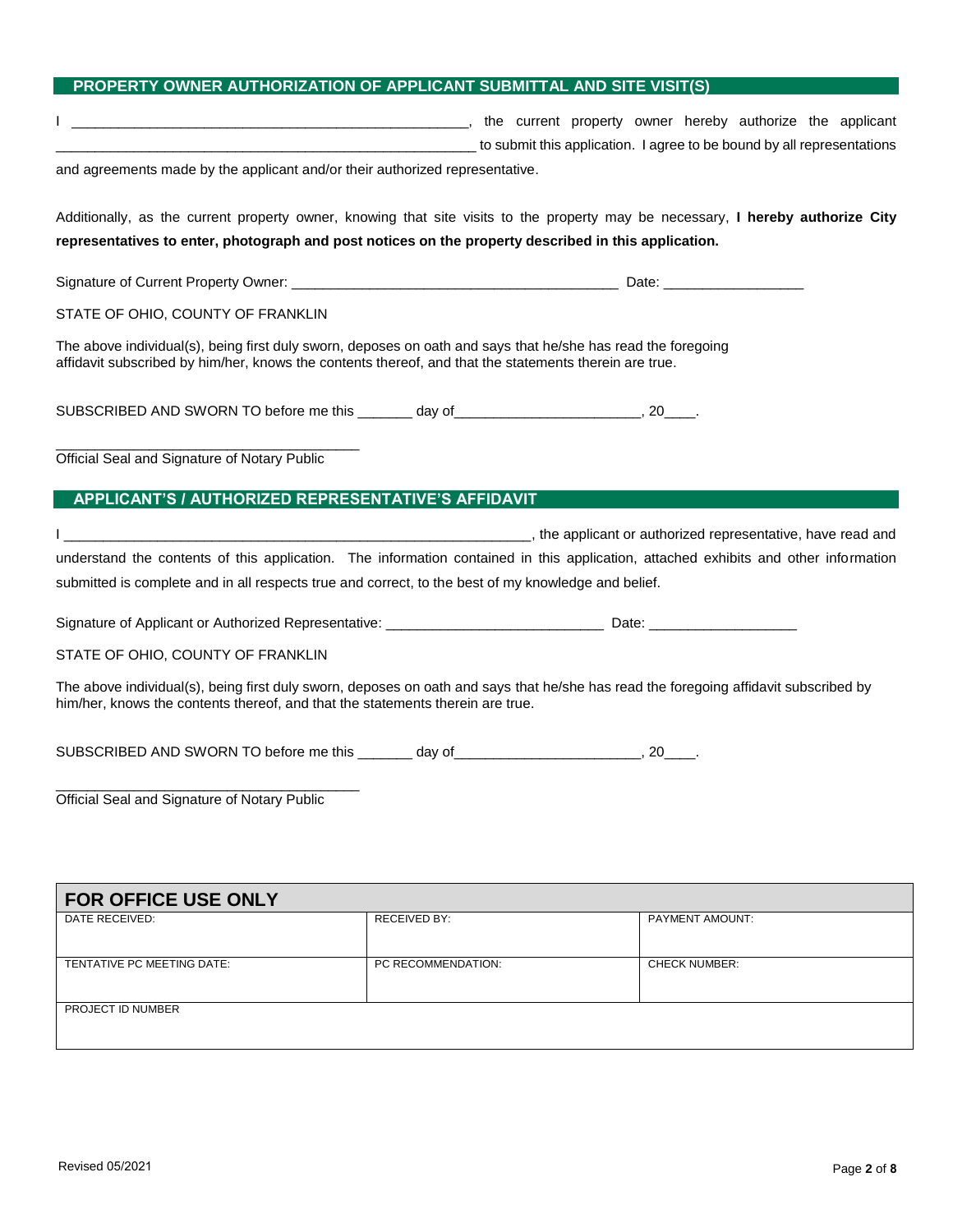#### **REVIEW FEES**

**INSTRUCTIONS:** All blanks/boxes must be completed or checked in order for the application submittal to be considered complete. The submittal shall include the required number of copies (properly folded and collated) and contain all required supplementary documentation. Submitted materials shall be accurate, measurable and shall address all required checklist items contained within the attached supplemental requirements.

| Application Processing Fee: | 50.00 |
|-----------------------------|-------|
| Total Submittal Fee:        |       |

#### **GROVECITY2050 GUIDING PRINCIPLES**

In January 2018, the City of Grove City adopted the [GroveCity2050 Community Plan](file://///WFS01/Development/ADMINISTRATIVE%20FILES/1%20-%20COMMUNITY%20DEVELOPMENT/GroveCity2050/1%20-%20FINAL%20PLAN/2018-01-19_COUNCIL_APPROVED.pdf) to update the City's plans and policies to proactively shape where and how the community will grow. The Plan contains specific goals, objectives and actions to guide development in Grove City as well as five (5) guiding principles. All applications submitted for Planning Commission will be reviewed based on the following principles:

- 1. The City's small-town character shall be preserved while continuing to bring additional employment opportunities, residents and amenities to the community.
- 2. Quality design shall be emphasized for all uses to create an attractive and distinctive public and private realm.
- 3. Places shall be connected to improve the function of the street network and create safe opportunities to walk, bike and access public transportation throughout the community.
- 4. Future development shall preserve, protect and enhance the City's natural and built character through sustainable practices, prioritizing parks and open space and emphasizing historic preservation.
- 5. Development shall provide the City with a net fiscal benefit.

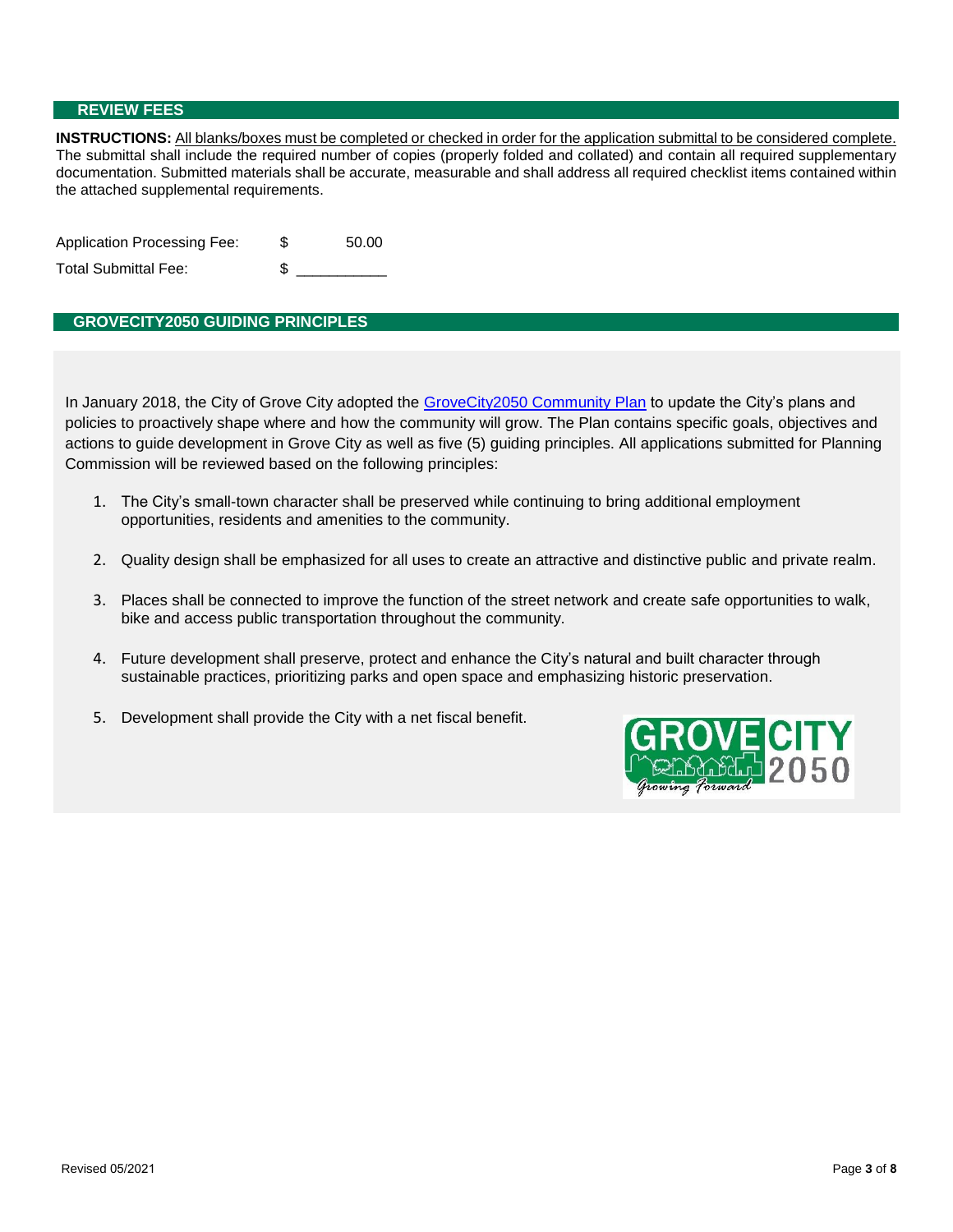

### **HISTORICAL PRESERVATION AREA (HPA) New Construction and Renovations**

#### **PLEASE CONTACT STAFF FOR A LINK TO SUBMIT THE FOLLOWING ELECTRONIC FILES FOR INITIAL STAFF REVIEW:**

| One signed and notarized application                                                                                                                                                                                                                       |
|------------------------------------------------------------------------------------------------------------------------------------------------------------------------------------------------------------------------------------------------------------|
| Appropriate fee (\$50) - Please note cash, checks or credit card payments will be accepted. For credit card<br>payments call 614-277-3004.                                                                                                                 |
| A narrative describing the nature of the project as well as how the proposed development relates to existing and<br>future land use in the surrounding area in terms of character, street design, trail connectivity, open space and other<br>improvements |
| A metes and bounds legal description and survey of the property, stamped by a certified surveyor                                                                                                                                                           |
| Scaled site/staking plans showing all applicable information                                                                                                                                                                                               |
| The proposed landscaping                                                                                                                                                                                                                                   |
| Color building elevations                                                                                                                                                                                                                                  |
| A materials detail sheet listing material, manufacturer and color for all proposed exterior materials matching color on<br><b>HPA</b> color palette                                                                                                        |

**NOTE:** One (1) paper copy (8 1/2 x 11) of all final materials being presented to Planning Commission will be required, as well as one 24 x 36 copy of all plan sheets, if applicable.

For additional information, contact the Grove City Development Department at 614-277-3004 or visit the Development Department website at [www.grovecityohio.gov/development](http://www.grovecityohio.gov/development).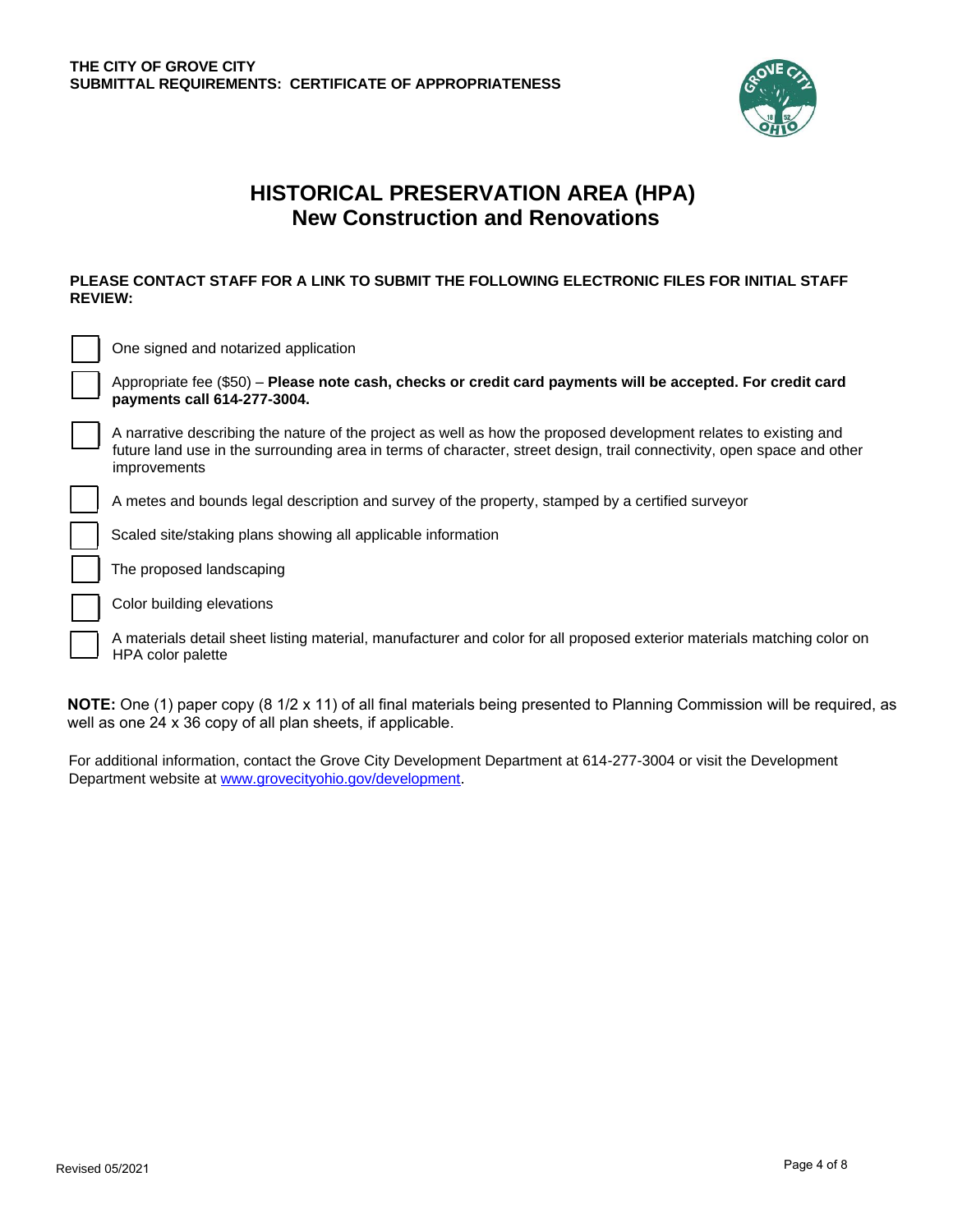

## **CERTIFICATE OF APPROPRIATENESS – Appeal**

#### **PLEASE CONTACT STAFF FOR A LINK TO SUBMIT THE FOLLOWING ELECTRONIC FILES FOR INITIAL STAFF REVIEW:**

| One signed and notarized application                                                                                                                                                                                                                               |
|--------------------------------------------------------------------------------------------------------------------------------------------------------------------------------------------------------------------------------------------------------------------|
| Appropriate fee (\$50) – Please note cash, checks or credit card payments will be accepted. For credit card<br>payments call 614-277-3004.                                                                                                                         |
| A project narrative describing the nature of the project as well as how the proposed development relates to existing<br>and future land use in the surrounding area in terms of character, street design, trail connectivity, open space and<br>other improvements |
| A legal description and survey of the property, stamped by a certified surveyor                                                                                                                                                                                    |
| Scaled site/staking plans showing all applicable information                                                                                                                                                                                                       |
| The proposed landscaping                                                                                                                                                                                                                                           |
| Color building elevations                                                                                                                                                                                                                                          |
| A materials detail sheet listing material, manufacturer and color for all proposed exterior materials                                                                                                                                                              |

**NOTE**: One (1) paper copy (8 1/2 x 11) of all final materials being presented to Planning Commission will be required, as well as one 24 x 36 copy of all plan sheets, if applicable.

For additional information, contact the Grove City Development Department at 614-277-3004 or visit the Development Department website at www.grovecityohio.gov/development.

l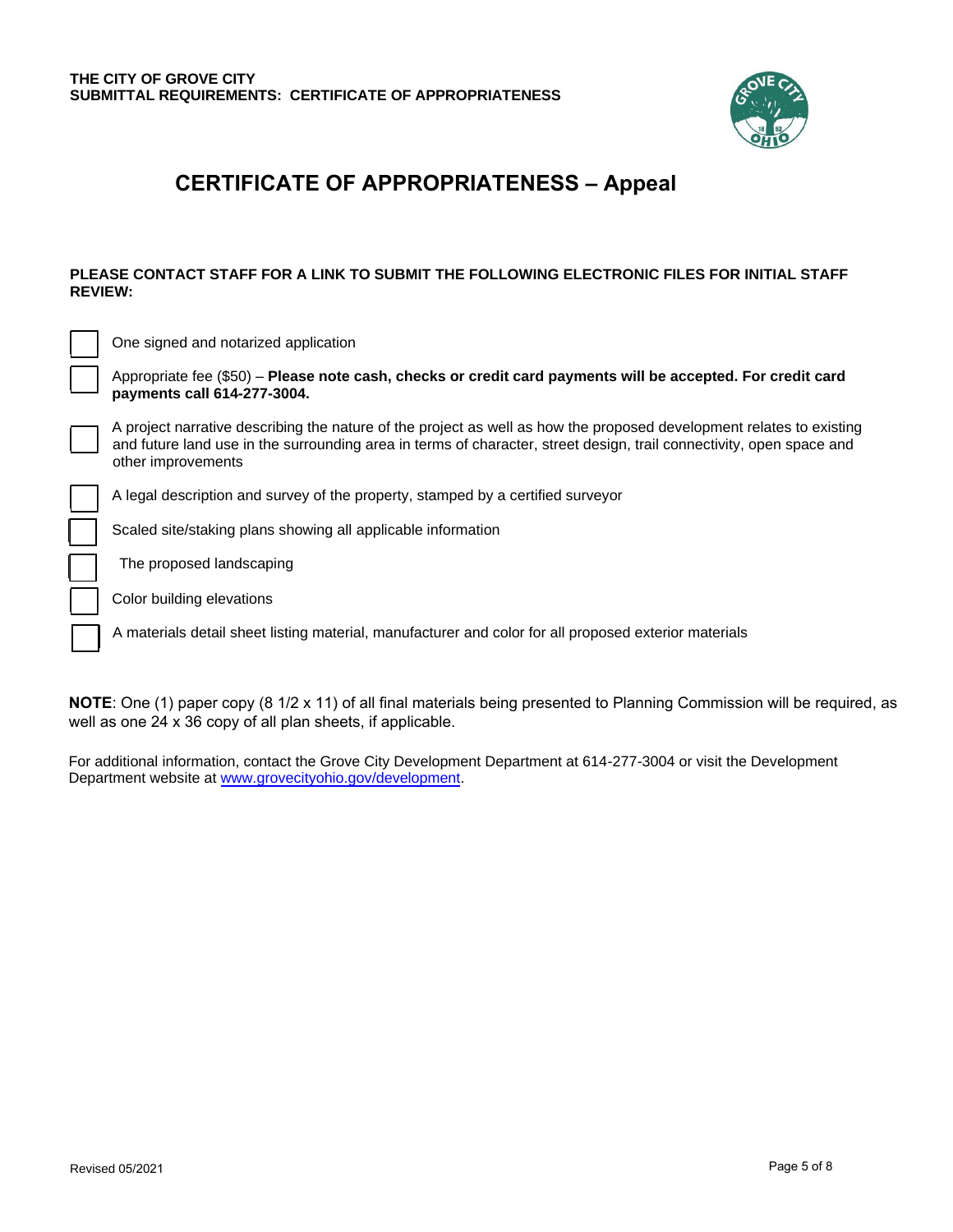

# **HISTORICAL PRESERVATION AREA (HPA) – Sign Appeal**

#### **PLEASE CONTACT STAFF FOR A LINK TO SUBMIT THE FOLLOWING ELECTRONIC FILES FOR INITIAL STAFF REVIEW:**

| One signed and notarized application                                                                                                                                                                                                                               |
|--------------------------------------------------------------------------------------------------------------------------------------------------------------------------------------------------------------------------------------------------------------------|
| Appropriate fee (\$50) - Please note cash, checks or credit card payments will be accepted. For credit card<br>payments call 614-277-3004.                                                                                                                         |
| A project narrative describing the nature of the project as well as how the proposed development relates to existing<br>and future land use in the surrounding area in terms of character, street design, trail connectivity, open space and<br>other improvements |
| A legal description and survey of the property, stamped by a certified surveyor                                                                                                                                                                                    |
| Scaled site/staking plans showing all applicable information                                                                                                                                                                                                       |
| The proposed landscaping                                                                                                                                                                                                                                           |
| Color building elevations                                                                                                                                                                                                                                          |
| A materials detail sheet listing material, manufacturer and color for all proposed exterior materials matching color on<br><b>HPA</b> color palette                                                                                                                |

**NOTE**: One (1) paper copy (8 1/2 x 11) of all final materials being presented to Planning Commission will be required, as well as one 24 x 36 copy of all plan sheets, if applicable.

For additional information, contact the Grove City Development Department at 614-277-3004 or visit the Development Department website at [www.grovecityohio.gov/development.](http://www.grovecityohio.gov/development)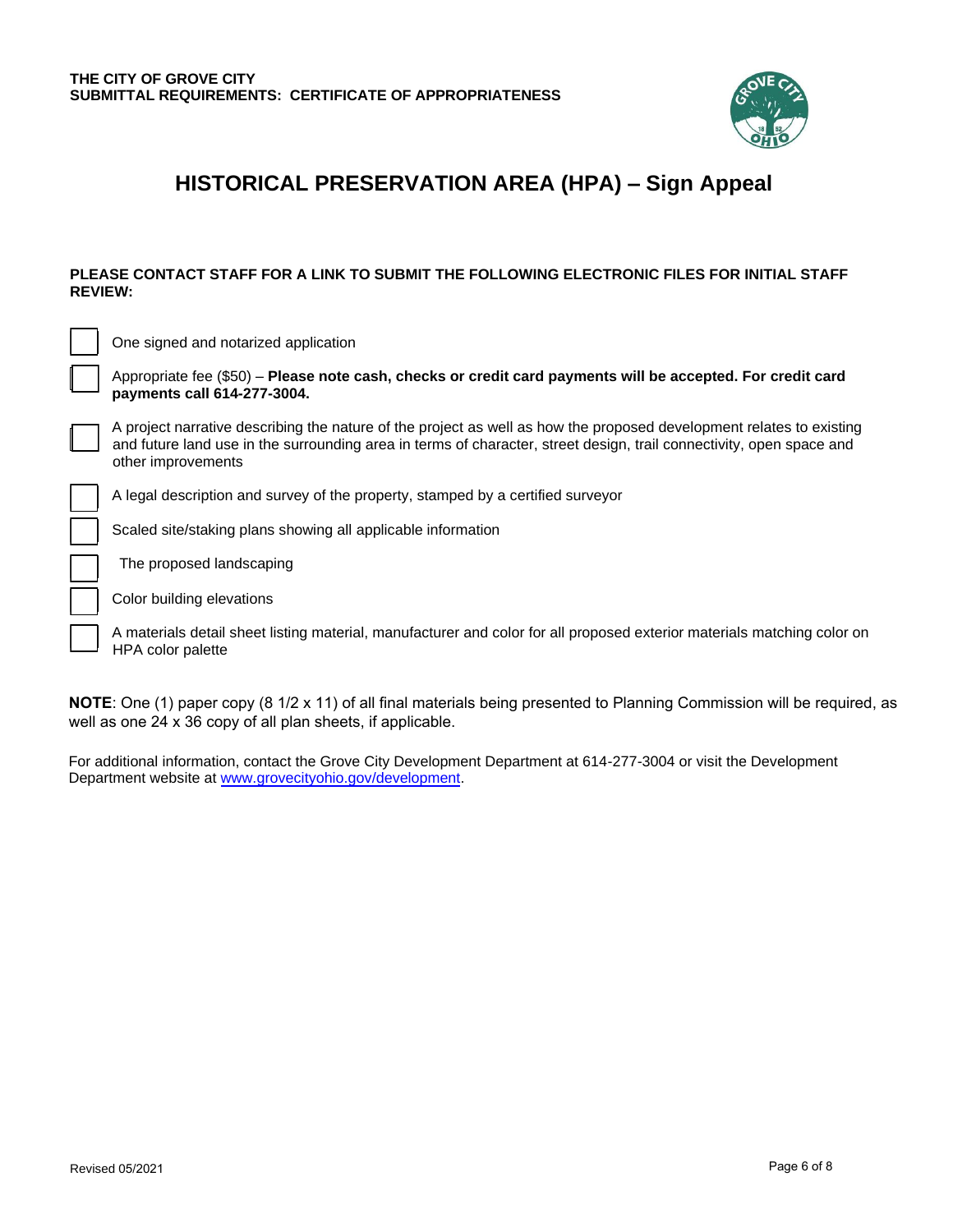

### **HPA CERTIFICATE OF APPROPRIATENESS – Portable Signs**

#### **PLEASE CONTACT STAFF FOR A LINK TO SUBMIT THE FOLLOWING ELECTRONIC FILES FOR INITIAL STAFF REVIEW:**

One signed and notarized application

Appropriate fee (\$50) – **Please note cash, checks or credit card payments will be accepted. For credit card payments call 614-277-3004.**

A narrative describing the nature of the project as well as how the proposed development relates to existing and future land use in the surrounding area in terms of character, street design, trail connectivity, open space and other improvements

A sign package

A site plan identifying site of proposed signs

The color building elevations for site of proposed sign(s)

A materials detail sheet listing material, manufacturer and color for all proposed exterior materials matching color on HPA color palette

**NOTE**: One (1) paper copy (8 1/2 x 11) of all final materials being presented to Planning Commission will be required, as well as one 24 x 36 copy of all plan sheets, if applicable.

For additional informat[ion, contact the Grove City Developme](http://www.grovecityohio.gov/development)nt Department at 614-277-3004 or visit the Development Department website at www.grovecityohio.gov/development.